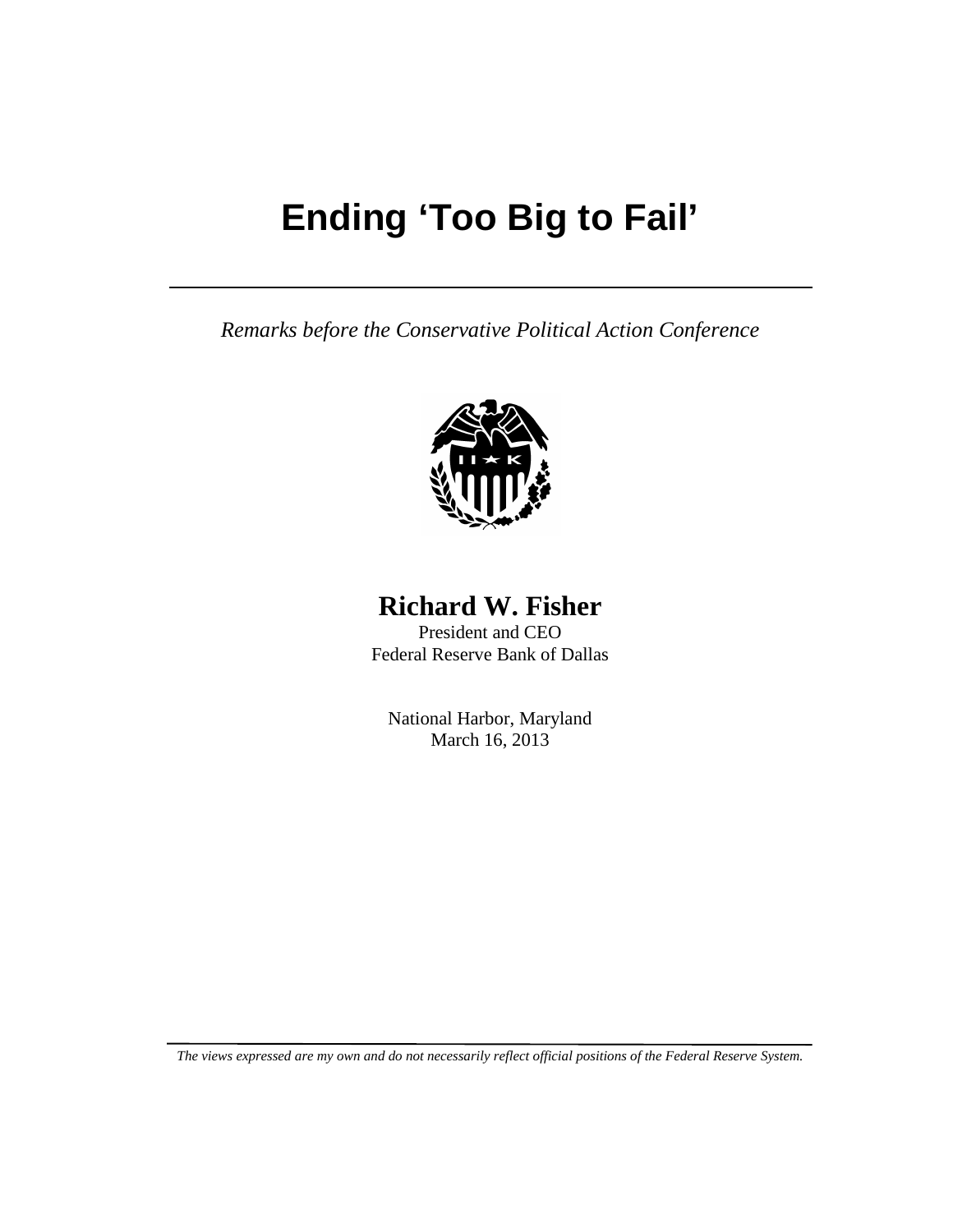### **Ending 'Too Big to Fail'**

#### Richard W. Fisher

Thank you, Chad [Barth].

I gather you all held a big dinner last night in honor of Ronald Reagan. My father-in-law, the late Congressman Jim Collins, was a good friend of the president. During the Convention of 1984, which was held in Dallas, Congressman Collins invited me to join a handful of family and friends to visit with Mr. Reagan. The president was in remarkable form and, great raconteur that he was, told this story:

Paddy McCoy, a hardworking Irish farmer, received a visit from an inspector of the Department for Works and Pensions.

"Tell me about your staff," he asked of Paddy.

"Well," said Paddy, "there are the farmhands. I pay them 240 a week and they have use of a free cottage."

"That's good," said the inspector.

"Then there's the housekeeper. She gets 190 a week, along with free board and lodging."

"That sounds fine," said the inspector.

Paddy went on to tell of the rest of his staff, all to the pleasant reception of the inspector. And then he said, "Now, there's also the half-wit. He bears all the risk of this business, works a 16 hour day, nets about 25 a week when all is said and done, but takes down a bottle of whiskey and, as a special treat, occasionally gets to sleep with my wife."

"That's disgraceful, Paddy," said the inspector. "I need to interview the half-wit."

"Well," said Paddy, "you're lookin' at him."

Paddy McCoy was no half-wit: He simply represented the plight of the hardworking souls who want to be left alone to labor day and night to put food on the table for their employees and family. They ask for no advantage, just a level playing field and fair treatment. I am here today to speak of the plight of hardworking Main Street bankers who simply want to be given a level playing field and fair treatment in competing with megabanks.

Chad, the last time I spoke to an audience here in the nation's capital, I was introduced by a descendant of the iconic patriot Patrick Henry.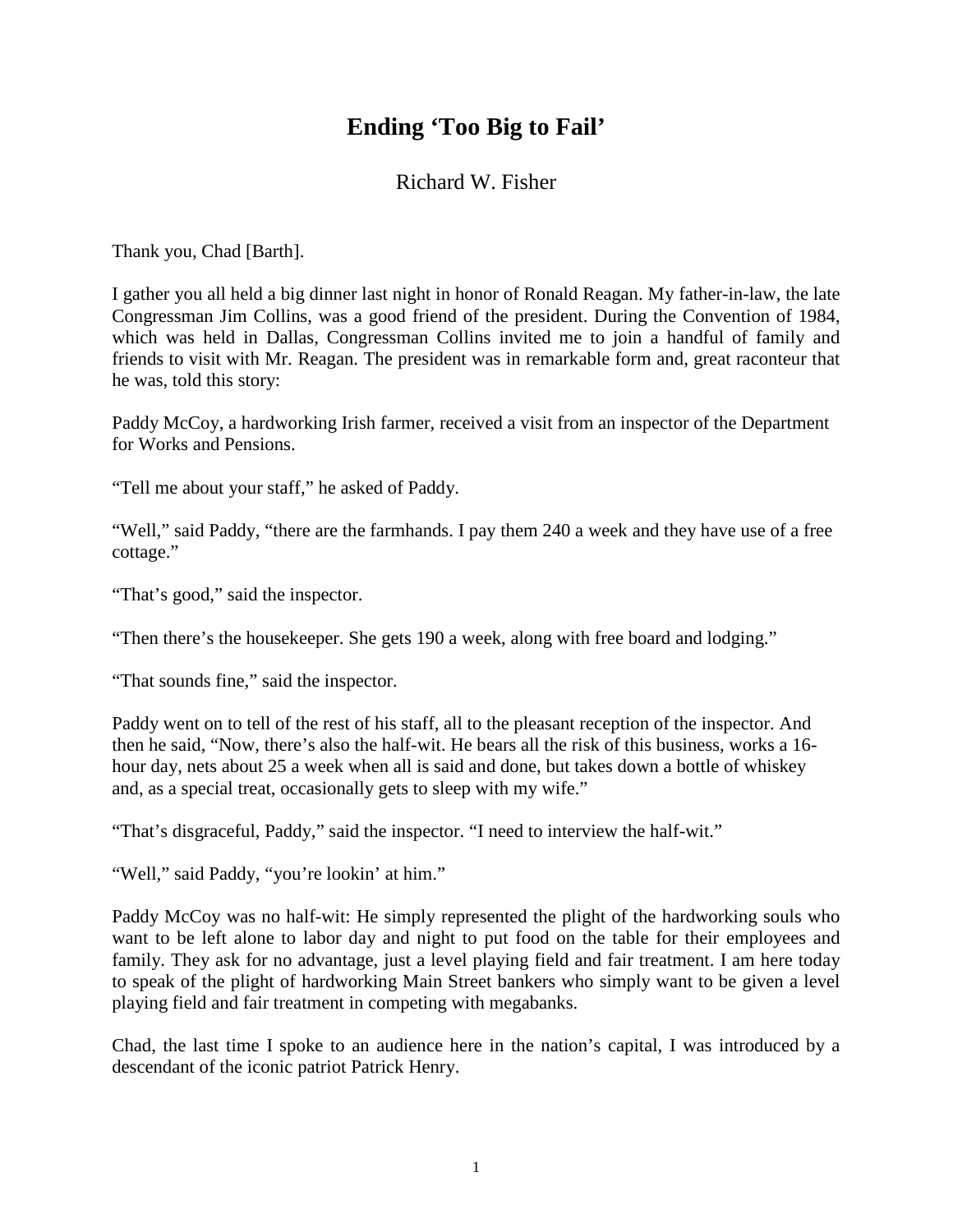In one of Patrick Henry's greatest speeches, he noted that, "Different men often see the same subject in different lights." And then he went on to appeal to all perspectives to do right: "This is no time for ceremony," he said, for it "…is one of awful moment to this country."

The great patriot was, of course, addressing the injustice of operating under the thumb of the British Crown. This morning, I am going to address what I consider the injustice of operating our economy under the thumb of financial institutions that are so large they are considered "too big to fail" (TBTF).

I will argue that these institutions operate under a privileged status that exacts an unfair tax upon the American people.

I will argue that they represent not only a threat to financial stability but to fair and open competition, that they are the practitioners of crony capitalism and not the agents of democratic capitalism that makes our country great.

I will argue that by the attorney general's own admission their privileged status places them above the rule of law.

I will argue that the effort crafted by Congress to correct the problems of TBTF—known as the Dodd–Frank Act—is, despite its best intentions, counterproductive and needs to be changed, that it is an example of the triumph of hope over experience.

And, last, I will argue that dealing with TBTF is a cause that should be embraced by conservatives, liberals and moderates alike. For regardless of your ideological bent, there is no escaping the reality that TBTF banks' bad decisions inflicted harm upon the American people during the "awful moment" of the 2008–09 crisis. The American people will be grateful to whoever liberates them from a recurrence of taxpayer bailouts.

Now, Federal Reserve convention requires that I issue a disclaimer here: As always, I speak only for myself, not for others associated with our nation's central bank. That usually is abundantly clear. It will be especially so today. There are different views on this issue within the Fed; like Patrick Henry's co-patriots, we "see the same subject in different lights." The chairman of the Fed, Ben Bernanke, and at least two other governors, Daniel Tarullo and Jerome Powell, all good friends and men I greatly admire, have different views than ours in Dallas about how to address the problem of TBTF. You should consider their views.<sup>1</sup> Today, I'll simply give you mine.

Here are the facts: A dozen megabanks today control almost 70 percent of the assets in the U.S. banking industry. The concentration of assets has been ongoing, but it intensified during the 2008–09 financial crisis, when several failing giants were absorbed by larger, presumably healthier ones. The result is a lopsided financial system.

Today, these megabanks—a mere 0.2 percent of banks, deemed candidates to be considered "too big to fail"—are treated differently from the other 99.8 percent and differently from other businesses. Implicit government policy has made the megabank institutions exempt from the normal processes of bankruptcy and creative destruction. Without fear of failure, these banks and their counterparties can take excessive risks.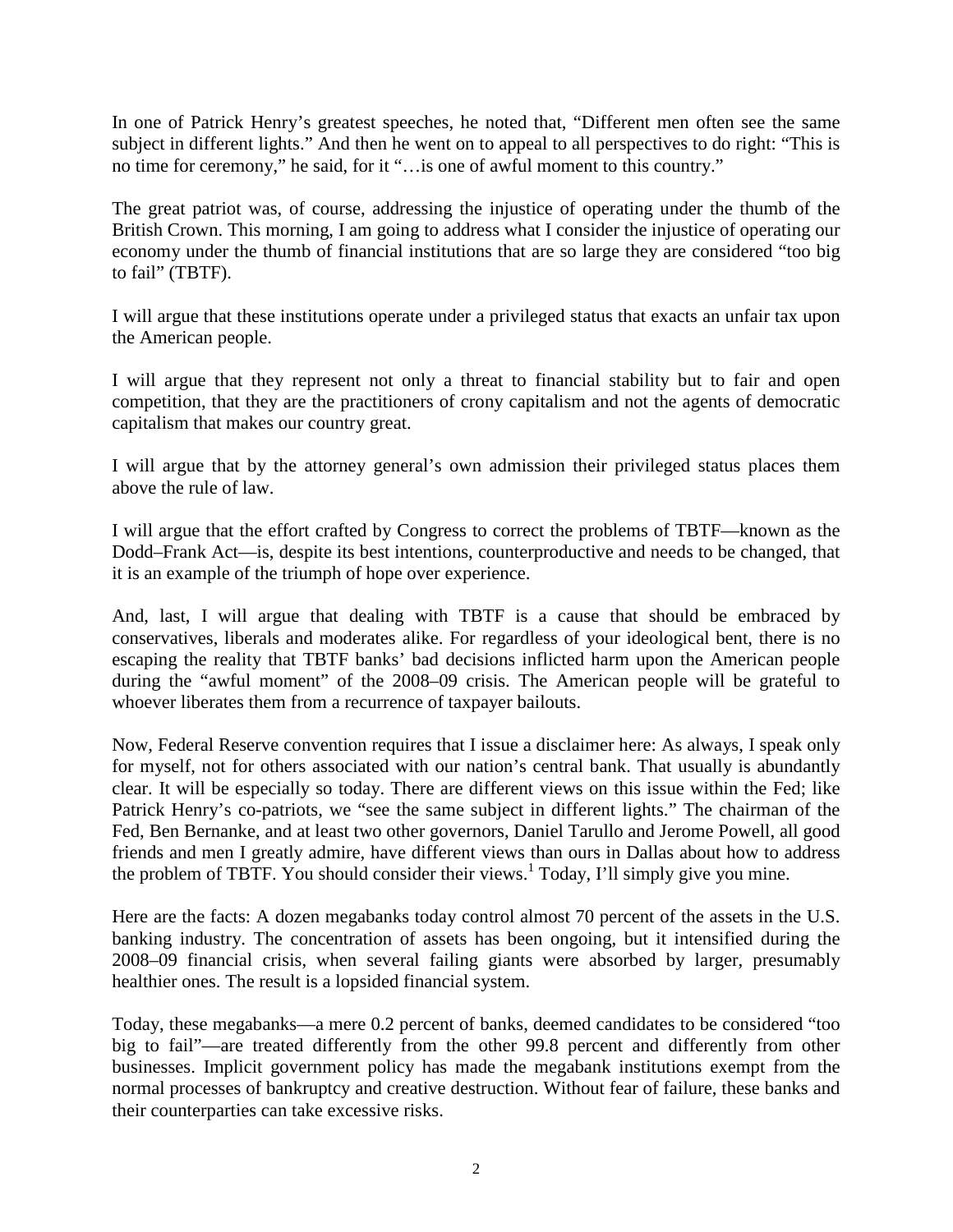Their exalted status also emboldens a sense of immunity from the law. As Attorney General Eric Holder frankly admitted to the Senate Judiciary Committee on March 6, when banks are considered too big to fail, it is "difficult for us to prosecute them … if you do bring a criminal charge, it will have a negative impact on the national economy."2

The megabanks can raise capital more cheaply than can smaller banks. Studies, including those published by the International Monetary Fund and the Bank for International Settlements, estimate this advantage to be as much as 1 percentage point, or some \$50 billion to \$100 billion annually for U.S. TBTF banks, during the period surrounding the financial crisis.<sup>3</sup> In a popular post by editors at Bloomberg, the 10 largest U.S. banks are estimated to enjoy an aggregate longer-term subsidy of \$83 billion per year.<sup>4</sup>

Andy Haldane, executive director for financial stability at the Bank of England, estimates the current implicit TBTF subsidy to be roughly \$300 billion per year for the 29 *global* institutions identified as "systemically important."5

Given this range of estimates, Senators [Sherrod] Brown of Ohio and [David] Vitter of Louisiana have asked the Government Accountability Office (GAO) to calculate just how much of a costof-funds advantage the big banks have over the 5,570 banking organizations that make up the 99.8 percent that are *not* too big to fail.

As pointed out in Thursday's *New York Times* blog by Simon Johnson, the noted MIT economist, all one has to do is ask people in the credit markets if they think lenders to the biggest banks have some degree of protection offered by the government, and you will hear a resounding  $ves!^6$ 

At the Dallas Fed, we believe that whatever the precise subsidy number is, it exists, it is significant, and it allows the biggest banking organizations, along with their many nonbank subsidiaries (investment firms, securities lenders, finance companies), to grow larger and riskier.

This is patently unfair. It makes for an uneven playing field, tilted to the advantage of Wall Street against Main Street, placing the financial system and the economy in constant jeopardy.

It also undermines citizens' faith in the rule of law and representative democracy.

The 2010 Dodd–Frank Wall Street Reform and Consumer Protection Act was a well-intentioned response to the problem. However, its stated promise—to end too big to fail—rings hollow. Running 849 pages and with more than 9,000 pages of regulations written so far to implement it, Dodd–Frank is long on process and complexity but short on results.

Regulators cannot enforce rules that are not easily understood.

Nor can they enforce these rules without creating armies of new bureaucrats. Congress's Financial Services Committee aggregates information from the Federal Register that estimates the cumulative hours needed for the affected agencies, like the Fed, to fulfill new requirements called for by Dodd–Frank. The committee presently estimates that it will take 24,180,856 hours each year to comply with new rules already finalized for implementation of the  $act<sup>7</sup>$  And we have yet to complete the rulemaking process!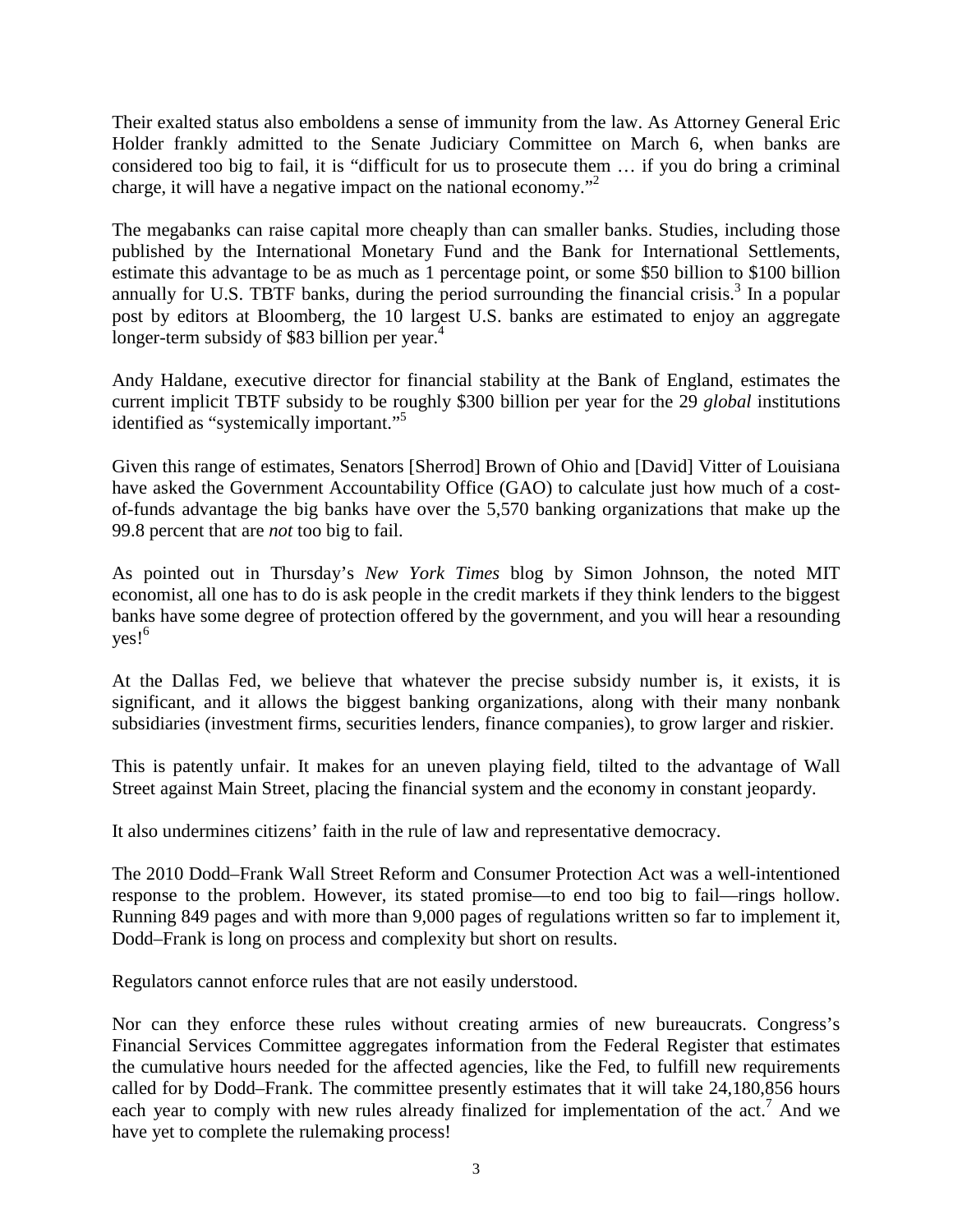I work every day with my colleagues at the Fed to craft the monetary conditions to help the economy create jobs. This is not the kind of job creation I would hope for.

Further, despite the plethora of new rules and regulations created by Dodd–Frank, market discipline is still lacking for the largest dozen or so institutions, as it was during the last financial crisis. Why should a prospective purchaser of bank debt practice due diligence if, in the end, regardless of new layers of regulation and oversight, it is widely perceived that the issuing institution will not be allowed to fail?

The return of marketplace discipline and effective due diligence of banking behemoths is long overdue. My colleagues and I at the Dallas Fed offer a modest proposal to that end, with a goal of leveling the playing field for all.

First, we would roll back the federal safety net—deposit insurance and the Federal Reserve's discount window—to apply only to traditional commercial banks and not to the nonbank affiliates of bank holding companies or the parent companies themselves (for which the safety net was never intended).

Second, customers, creditors and counterparties of all nonbank affiliates and the parent holding companies would sign a simple, legally binding, unambiguous disclosure acknowledging and accepting that there is no government guarantee—ever—backstopping their investment. A similar disclaimer would apply to banks' deposits outside the Federal Deposit Insurance Corp. (FDIC) protection limit and other unsecured debts.

Third, we recommend that the largest financial holding companies be restructured so that every one of their corporate entities is subject to a speedy bankruptcy process, and in the case of the banking entities themselves, that they be of a size that is "too small to save." Addressing institutional size is vital to maintaining a credible threat of failure, thereby providing a convincing case that policy has truly changed. This step gets both bank incentives and structure right, neither of which is accomplished by Dodd–Frank.

The downsized, formerly too-big-to-fail banks would then be just like the other 99.8 percent, failing with finality when necessary—closed on Friday and reopened on Monday under new ownership and management in the customary process administered by the FDIC.

The aim of our three-step proposal is simple: All banks would be subject to the same regulatory oversight—and most important, they all would be subject to the market discipline exercised by owners and creditors.

Had this plan been in place a decade ago, it would have altered the insidious behaviors that contributed to the crisis, avoiding the bailouts and their aftermath, the cost of which our nation's citizens will bear for years to come. The GAO and others estimate that the cost of the financial crisis, measured in lost production and jobs, could exceed roughly one whole year of U.S. output.<sup>8</sup>

Most of all, adoption of a proposal such as ours would have avoided a crisis that undermined Americans' belief in the fairness and justice of the economic system. The United States was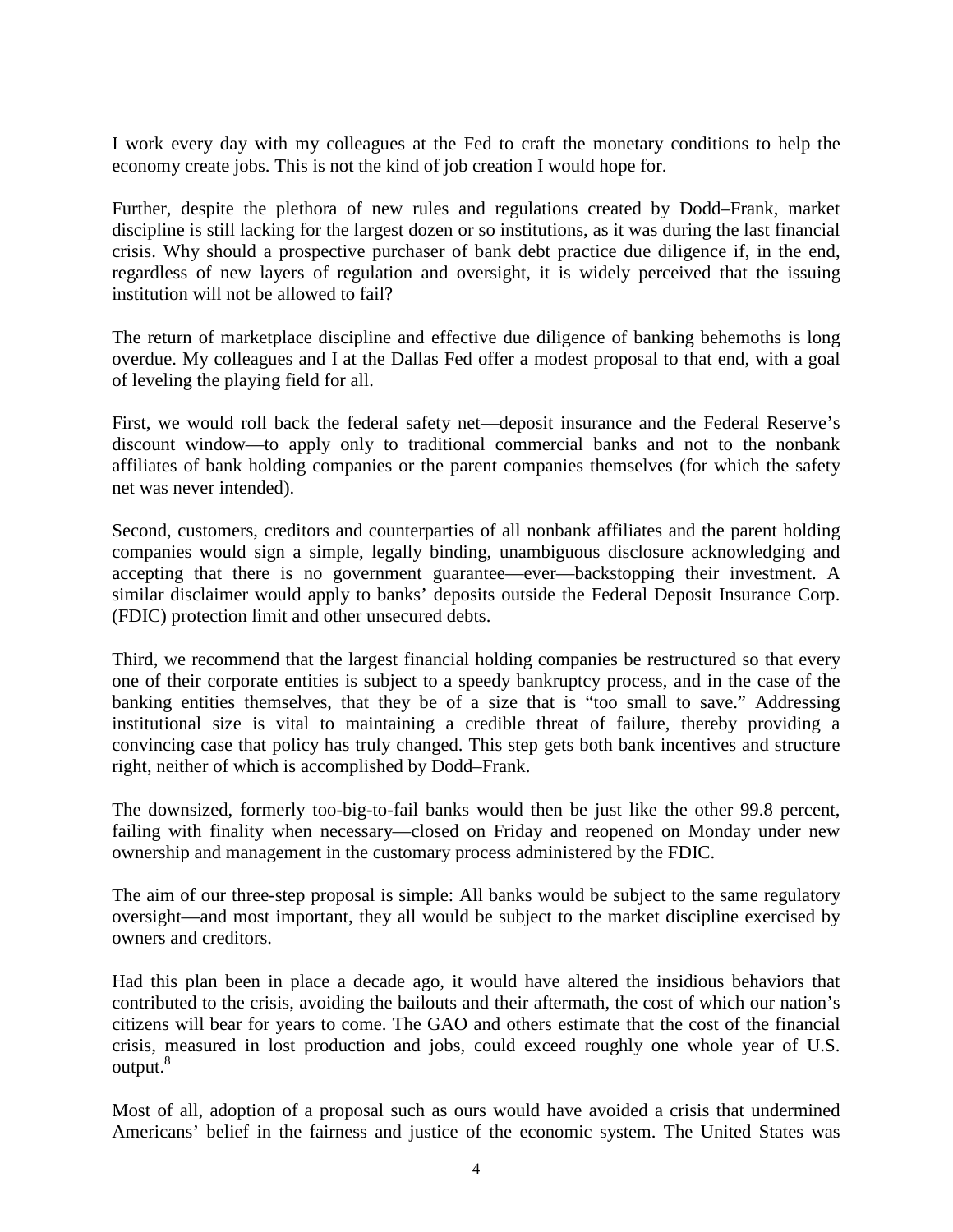founded on the principle of economic freedom, underpinned by secure property rights and by a strong aversion to special favors and subsidies to the few. Those fundamental virtues were undermined by the recent financial crisis and government's response to it.

Rescuing too-big-to-fail banks from their bad investment decisions imposed an enormous economic burden on the American people. It also perpetuated a sense that powerful banking mandarins operate above the law and prosper at the expense of the thrifty and hardworking citizenry.

Without delay, Congress should rewrite Dodd–Frank so that it actually ends the problem of banks that are too big to fail. Our proposal provides a road map for doing so. It will not lead to bigger government. It will, instead, lead to less but more effective regulation, banks that are governed by the market discipline of creditors who are at real risk of loss, and laws that apply equally to all.

In my introduction, I referred to Patrick Henry. In the speech I quoted, he went on to say, "It is natural to man to indulge in the illusions of hope. We are apt to shut our eyes against a painful truth, and listen to the song of that siren till she transforms us." I implore you to be practical and not succumb merely to the illusion of hope. Don't listen to the siren song of the megabanks and their lobbyists. Take action to deal with the unfair advantages that these institutions enjoy. They will spend millions of dollars to try to perpetuate their brand of crony capitalism. Resisting their entreaties is the right thing to do. Leveling the playing field is a just cause for all Americans. It demands redress from those who represent us in the halls of Congress, whatever side of the aisle they sit on.

Next week, the Dallas Fed will release an additional essay on this very subject, together with responses to the questions and criticisms we have received about our proposal, including those raised by proponents for the megabanks. I ask you to go on the net and read that report.<sup>9</sup> But for now, I simply thank you for having me here today, and I wish you Godspeed.

#### **Notes**

<sup>1</sup> See "Ending 'Too Big to Fail'," speech by Jerome H. Powell, Federal Reserve Board of Governors, Institute of International Bankers 2013 Washington Conference, Washington, D.C., March 4, 2013,

[www.federalreserve.gov/newsevents/speech/powell20130304a.htm;](http://www.federalreserve.gov/newsevents/speech/powell20130304a.htm) "Financial Stability Regulation," speech by Daniel K. Tarullo, Federal Reserve Board of Governors, at the Distinguished Jurist Lecture, University of Pennsylvania Law School, Philadelphia, Oct. 10, 2012,

[www.federalreserve.gov/newsevents/speech/tarullo20121010a.htm;](http://www.federalreserve.gov/newsevents/speech/tarullo20121010a.htm) and "Fostering Financial Stability," speech by Chairman Ben S. Bernanke, Federal Reserve Board of Governors, at the 2012 Federal Reserve Bank of Atlanta Financial Markets Conference, Stone Mountain, Ga., April 9, 2012,

[www.federalreserve.gov/newsevents/speech/bernanke20120409a.htm.](http://www.federalreserve.gov/newsevents/speech/bernanke20120409a.htm)

<sup>2</sup> For a recap of comments made during the Q&A period following Attorney General Eric Holder's Senate testimony, see "Holder: Banks May Be Too Large to Prosecute," *Wall Street Journal*, March 6, 2013, [http://blogs.wsj.com/washwire/2013/03/06/holder-banks-may-be-too-large-to-prosecute.](http://blogs.wsj.com/washwire/2013/03/06/holder-banks-may-be-too-large-to-prosecute)

<sup>3</sup> For one example of the TBTF advantage observed in the spreads paid for longer-term debt, see "BIS Annual"

Report 2011/12," Bank for International Settlements, June 24, 2012, pp. 75–6, [www.bis.org/publ/arpdf/ar2012e.htm.](http://www.bis.org/publ/arpdf/ar2012e.htm) <sup>4</sup> See "Why Should Taxpayers Give Big Banks \$83 Billion a Year?" Bloomberg, Feb. 20, 2013,

[www.bloomberg.com/news/2013-02-20/why-should-taxpayers-give-big-banks-83-billion-a-year-.html.](http://www.bloomberg.com/news/2013-02-20/why-should-taxpayers-give-big-banks-83-billion-a-year-.html)